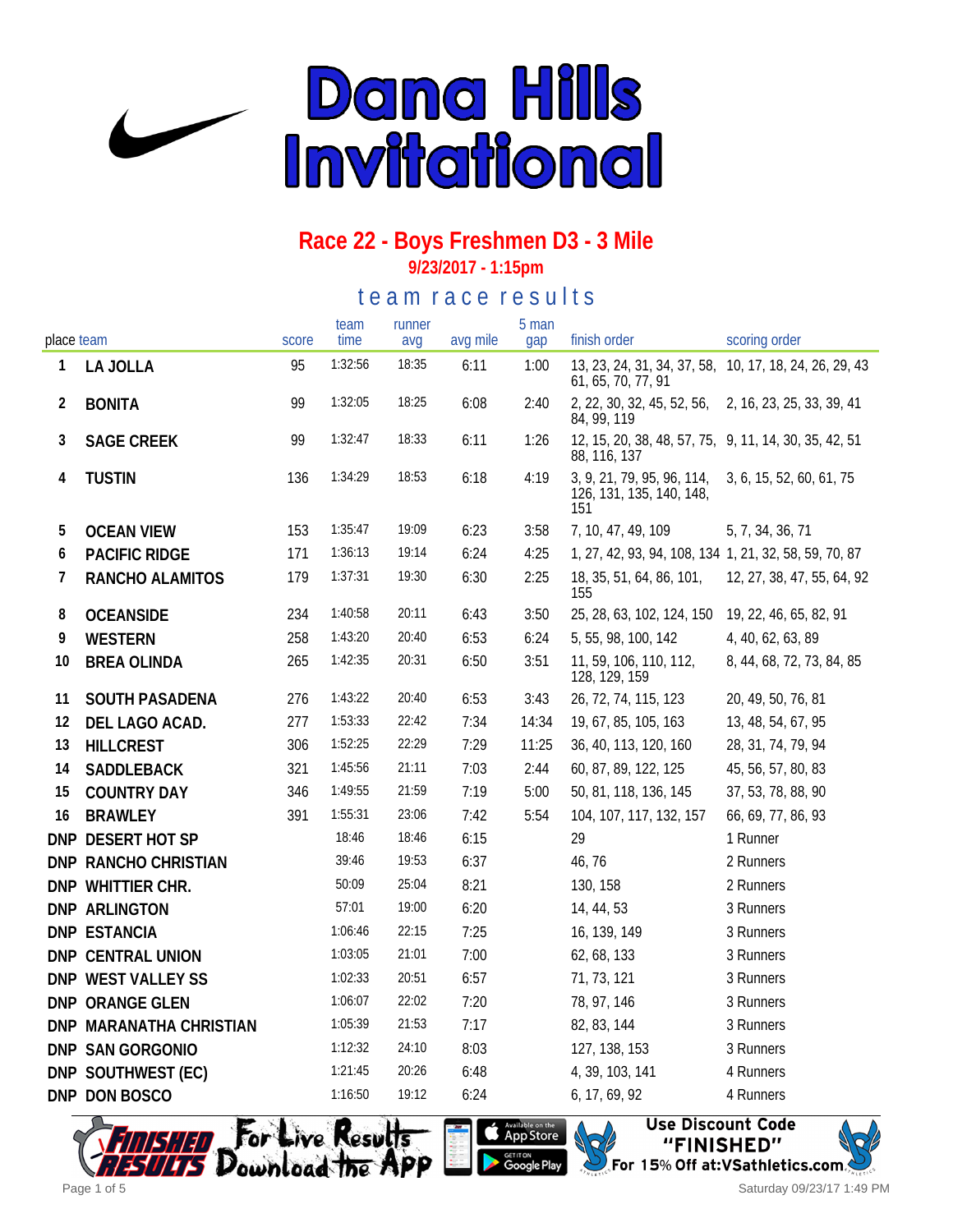**9/23/2017 - 1:15pm**

#### te a m r a c e r e s ults

| place team            | score | team<br>time | runner<br>avg | avg mile | 5 man<br>gap | finish order      | scoring order |
|-----------------------|-------|--------------|---------------|----------|--------------|-------------------|---------------|
| DNP YORBA LINDA       |       | 1:15:52      | 18:58         | 6:19     |              | 8, 41, 43, 54     | 4 Runners     |
| DNP GUAJOME PARK ACAD |       | 1:33:21      | 23:20         | 7:46     |              | 33, 111, 152, 156 | 4 Runners     |
| DNP BISHOP ALEMANY    |       | 1:38:40      | 24:40         | 8:13     |              | 66, 90, 154, 161  | 4 Runners     |
| DNP BRETHREN CHR.     |       | 1:41:48      | 25:27         | 8:29     |              | 80, 143, 147, 162 | 4 Runners     |

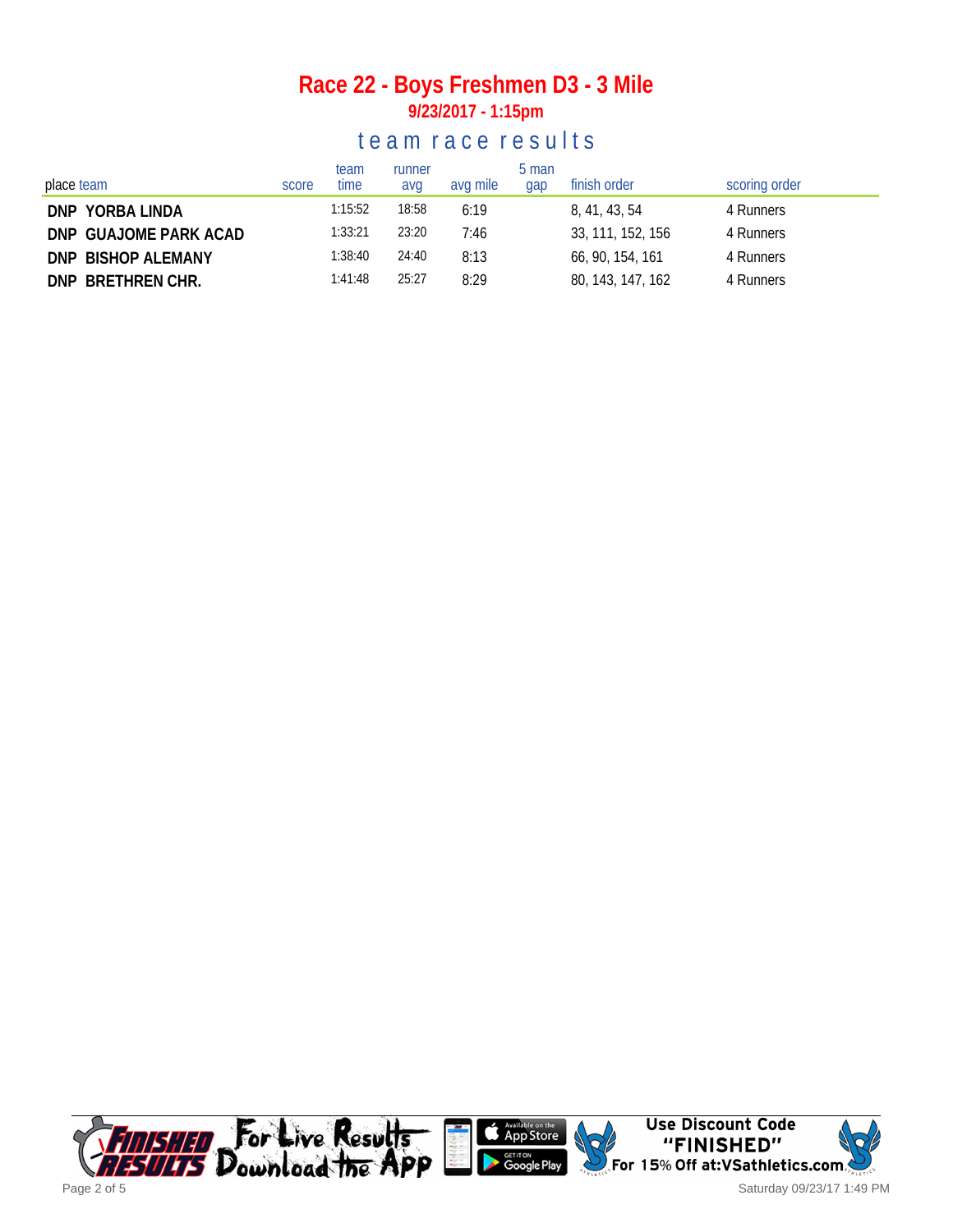

**9/23/2017 - 1:15pm**

### in dividual race results

| place | name                       |    | grade school      | time        | points         | place | name                           |    | grade school          | time       | points |
|-------|----------------------------|----|-------------------|-------------|----------------|-------|--------------------------------|----|-----------------------|------------|--------|
| 1     | <b>ZACH BROWN</b>          | 9  | Pacific Ridge     | 16:29.9 1   |                | 35    | NICOLAS URBAN                  | 9  | Rancho Alamitos       | 19:01.2 27 |        |
| 2     | DANIEL ECHEVESTE           | 9  | Bonita            | 16:37.7 2   |                | 36    | ANDRES GOMEZ                   | 9  | Hillcrest             | 19:01.7    | 28     |
| 3     | <b>DAVID FLORES</b>        | 9  | Tustin            | 16:40.9     | $\overline{3}$ | 37    | <b>ROSHAN HARGENS</b>          | 9  | La Jolla              | 19:02.3    | 29     |
| 4     | <b>EDGAR HERNANDEZ</b>     | 9  | Southwest (Ec)    | 17:24.2     |                | 38    | ETHAN PENFIELD                 | 9  | Sage Creek            | 19:02.8    | 30     |
| 5     | <b>JASON CUEVAS</b>        | 9  | Western           | $17:27.1$ 4 |                | 39    | ANDRES LOPEZ                   | 9  | Southwest (Ec)        | 19:04.5    |        |
| 6     | JEREMY VALDIVIA            | 9  | Don Bosco         | 17:33.5     |                | 40    | <b>CONNOR BRITAIN</b>          | 9  | Hillcrest             | 19:04.5    | 31     |
| 7     | MICHAEL HERNANDEZ          | 9  | Ocean View        | 17:36.4     | 5              | 41    | HAYDEN MAC DONALD              | 9  | Yorba Linda           | 19:13.0    |        |
| 8     | <b>VIJAY ARORA</b>         | 9  | Yorba Linda       | 17:39.6     |                | 42    | SOREN ENGSTROM                 | 9  | Pacific Ridge         | 19:15.8    | 32     |
| 9     | <b>JUAN CARAPIA</b>        | 9  | Tustin            | 17:51.9 6   |                | 43    | <b>GARRET WHELAN</b>           | 9  | Yorba Linda           | 19:17.4    |        |
| 10    | <b>RYAN CARLES</b>         | 9  | Ocean View        | 17:53.1     | 7              | 44    | CHASE ABASOLO                  | 9  | Arlington             | 19:17.6    |        |
| 11    | <b>JACK LIVINGSTON</b>     | 9  | Brea Olinda       | 17:53.4 8   |                | 45    | JASPER CORONADO                | 9  | Bonita                | 19:18.4    | 33     |
| 12    | <b>BRYCE SCONYERS</b>      | 9  | Sage Creek        | 17:56.1     | - 9            | 46    | <b>DEMITRI REYES</b>           | 9  | Rancho Christian      | 19:19.5    |        |
| 13    | <b>BLAISE COLBURN</b>      | 9  | La Jolla          | 17:59.6     | 10             | 47    | <b>MELVIN GARCIA</b>           | 9  | Ocean View            | 19:20.6    | 34     |
| 14    | JOESPH ENSLEY              | 9  | Arlington         | 18:03.2     |                | 48    | <b>MAX UNGER</b>               | 9  | Sage Creek            | 19:22.1    | 35     |
| 15    | <b>CAMERON SCHMITT</b>     | 9  | Sage Creek        | 18:06.9     | 11             | 49    | <b>BRANDON MOLLER</b>          | 9  | Ocean View            | 19:22.1    | 36     |
| 16    | THOMAS BROWN               | 9  | Estancia          | 18:07.2     |                | 50    | <b>WILL FINLAY</b>             | 9  | Country Day           | 19:24.5    | 37     |
| 17    | <b>JOSEPH PEREZ</b>        | 9  | Don Bosco         | 18:14.8     |                | 51    | <b>JUAN LEON</b>               | 9  | Rancho Alamitos       | 19:27.4    | 38     |
| 18    | <b>DON MOLINA</b>          | 9  | Rancho Alamitos   | 18:17.7 12  |                | 52    | JAKE PATTERSON                 | 9  | <b>Bonita</b>         | 19:39.8    | 39     |
| 19    | <b>CHRISTOPHER GUILLEN</b> | 9  | Del Lago Acad.    | 18:19.3     | 13             | 53    | ALFREDO ABAD                   | 9  | Arlington             | 19:40.3    |        |
| 20    | SIMON RODRIGUEZ            | 9  | Sage Creek        | 18:19.4     | 14             | 54    | LUCAS DEMOGINES                | 9  | Yorba Linda           | 19:42.8    |        |
| 21    | <b>LOGAN THOMAS</b>        | 9  | Tustin            | 18:19.6     | 15             | 55    | MICHAEL MAYA                   | 10 | Western               | 19:43.2    | 40     |
| 22    | <b>JACK NISBET</b>         | 9  | Bonita            | 18:30.8     | 16             | 56    | <b>BRANDON WENCES</b>          | 9  | <b>Bonita</b>         | 19:43.3    | 41     |
| 23    | <b>ALEX WEST</b>           | 9  | La Jolla          | 18:33.5     | 17             | 57    | <b>IAN JETT</b>                | 9  | Sage Creek            | 19:43.6    | 42     |
| 24    | <b>TYLER SIMPSON</b>       | 9  | La Jolla          | 18:33.7     | 18             | 58    | <b>LEO FRIEDMAN</b>            | 9  | La Jolla              | 19:43.8    | 43     |
| 25    | <b>INRI GONZALEZ</b>       | 9  | Oceanside         | 18:34.2     | 19             | 59    | <b>SHANE PARK</b>              | 9  | Brea Olinda           | 19:44.1    | 44     |
| 26    | ANDREW PARKINSON           | 9  | South Pasadena    | 18:37.1     | 20             | 60    | PETER CONTRERAS                | 9  | Saddleback            | 19:44.5    | 45     |
| 27    | ROWEN HINRICHS             | 9  | Pacific Ridge     | 18:37.5     | 21             | 61    | <b>SHANE FAY</b>               | 9  | La Jolla              | 19:45.1    |        |
| 28    | AKA FUIMAONO               | 9  | Oceanside         | 18:37.9     | 22             | 62    | PEDRO CARRION                  | 9  | <b>Central Union</b>  | 19:51.4    |        |
| 29    | MATTHEW MORENO<br>RAMOS    | 9  | Desert Hot Sp     | 18:46.3     |                | 63    | <b>CHRIS LUIS</b>              | 9  | Oceanside             | 20:00.5    | 46     |
| 30    | DAVID IGNACIO              | 9  | <b>Bonita</b>     | 18:46.4     | 23             | 64    | ALEXIS ORDAZ                   | 9  | Rancho Alamitos       | 20:01.8    | 47     |
| 31    | <b>KEVIN KOREVAAR</b>      | 9  | La Jolla          | 18:49.7     | 24             | 65    | <b>AUSTIN KINGSTON</b>         | 9  | La Jolla              | 20:02.6    |        |
| 32    | <b>JACOB HARDY</b>         | 10 | Bonita            | 18:51.9     | 25             | 66    | <b>JACOB DROSSIN</b>           | 9  | <b>Bishop Alemany</b> | 20:02.7    |        |
| 33    | <b>BOBBY WILSON</b>        | 9  | Guajome Park Acad | 18:56.5     |                | 67    | <b>RICARDO</b><br>CUAHUTENANGO | 9  | Del Lago Acad.        | 20:07.1    | 48     |
| 34    | LANE KEARNEY               | 9  | La Jolla          | 18:59.7     | -26            | 68    | <b>ALEC CIBRIAN</b>            | 9  | <b>Central Union</b>  | 20:07.9    |        |





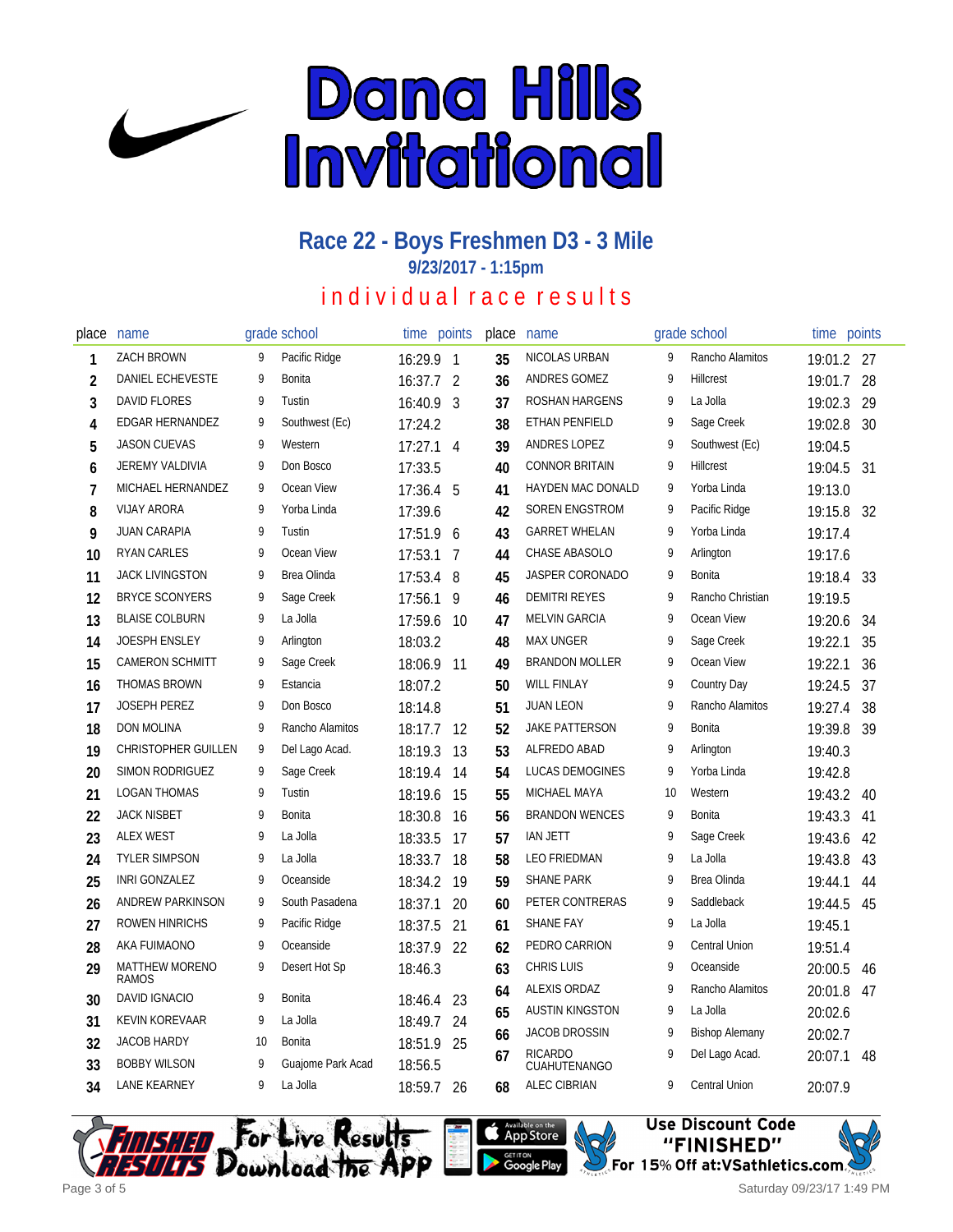**9/23/2017 - 1:15pm**

#### individual race results

| place | name                      |   | grade school          | time points |    | place | name                    |    | grade school        | time points |     |
|-------|---------------------------|---|-----------------------|-------------|----|-------|-------------------------|----|---------------------|-------------|-----|
| 69    | <b>ANTHONY RIOS</b>       | 9 | Don Bosco             | 20:08.3     |    | 111   | ETHAN DAVIS             | 9  | Guajome Park Acad   | 21:43.0     |     |
| 70    | TAHSEEN HUSSAIN           | 9 | La Jolla              | 20:10.1     |    | 112   | <b>JEREMY GUERRERO</b>  | 9  | Brea Olinda         | 21:44.6     | 73  |
| 71    | ZION DELARA               | 9 | West Valley SS        | 20:10.4     |    | 113   | SHANE TOBIAS            | 9  | <b>Hillcrest</b>    | 21:45.7     | 74  |
| 72    | <b>OLIVER LEE</b>         | 9 | South Pasadena        | 20:13.5     | 49 | 114   | CHRISTOPHER AGUILAR     | 9  | Tustin              | 21:46.2     | 75  |
| 73    | <b>BRYAN SEVILLA</b>      | 9 | West Valley SS        | 20:16.3     |    | 115   | PIETER WIELENGA         | 9  | South Pasadena      | 21:55.1     | 76  |
| 74    | <b>RILEY WILLIAMS</b>     | 9 | South Pasadena        | 20:16.4     | 50 | 116   | MICHAEL GRIFFITH        | 9  | Sage Creek          | 22:01.8     |     |
| 75    | MANUEL TRUJILLO           | 9 | Sage Creek            | 20:24.0     | 51 | 117   | <b>EDGAR MEDINA</b>     | 9  | Brawley             | 22:02.1     | 77  |
| 76    | <b>MAKHI BOYD</b>         | 9 | Rancho Christian      | 20:27.4     |    | 118   | <b>WALTER CHEN</b>      | 9  | Country Day         | 22:03.8     | 78  |
| 77    | <b>KRISTOFER BACKLUND</b> | 9 | La Jolla              | 20:32.3     |    | 119   | RAIDER SANCHEZ          | 9  | Bonita              | 22:05.3     |     |
| 78    | ZABDIEL LARA              | 9 | Orange Glen           | 20:35.3     |    | 120   | <b>JASON BROWN</b>      | 9  | Hillcrest           | 22:06.4     | 79  |
| 79    | <b>GIOVANNI ANDABLO</b>   | 9 | Tustin                | 20:36.2 52  |    | 121   | ZANDER DELARA           | 9  | West Valley SS      | 22:07.1     |     |
| 80    | <b>CAMERON WILHITE</b>    | 9 | Brethren Chr.         | 20:36.6     |    | 122   | FERNANDO SOSA           | 9  | Saddleback          | 22:09.8     | -80 |
| 81    | <b>DAVEN GUJRAL</b>       | 9 | Country Day           | 20:37.2 53  |    | 123   | ANDREW CHEUNG           | 9  | South Pasadena      | 22:20.1     | 81  |
| 82    | DANIEL HOEFER             | 9 | Maranatha Christian   | 20:37.7     |    | 124   | <b>ADAM RIOS</b>        | 9  | Oceanside           | 22:24.9     | 82  |
| 83    | <b>MATEO REYES</b>        | 9 | Maranatha Christian   | 20:39.0     |    | 125   | <b>BRYAN ANDRADE</b>    | 9  | Saddleback          | 22:28.7     | 83  |
| 84    | <b>FELIPE DUENAS</b>      | 9 | <b>Bonita</b>         | 20:39.2     |    | 126   | JOSEPH ROMUALDO         | 9  | Tustin              | 22:31.2     |     |
| 85    | <b>JOHN BENTLEY</b>       | 9 | Del Lago Acad.        | 20:42.1     | 54 | 127   | <b>JULIO GOMEZ</b>      | 9  | San Gorgonio        | 22:37.0     |     |
| 86    | <b>STEVE DINH</b>         | 9 | Rancho Alamitos       | 20:43.2     | 55 | 128   | <b>JONATHAN CIERLEY</b> | 9  | Brea Olinda         | 22:37.3     | 84  |
| 87    | <b>JOSHUA CERON</b>       | 9 | Saddleback            | 20:43.7     | 56 | 129   | <b>ANTHONY MOTTS</b>    | 9  | Brea Olinda         | 22:40.3     | 85  |
| 88    | <b>KALE CLARK</b>         | 9 | Sage Creek            | 20:43.9     |    | 130   | <b>JACOB SHERLOCK</b>   | 9  | Whittier Chr.       | 22:45.0     |     |
| 89    | <b>JOSE LOPEZ</b>         | 9 | Saddleback            | 20:49.8     | 57 | 131   | <b>TRISTAN ERICKSON</b> | 9  | Tustin              | 22:47.5     |     |
| 90    | <b>RICKY TORRES</b>       | 9 | <b>Bishop Alemany</b> | 20:53.1     |    | 132   | NOAH CHAVEZ             | 9  | Brawley             | 23:06.0     | 86  |
| 91    | JAKE PENNER               | 9 | La Jolla              | 20:53.1     |    | 133   | DAVID AGUILAR           | 9  | Central Union       | 23:06.1     |     |
| 92    | AARON MONTERO             | 9 | Don Bosco             | 20:54.2     |    | 134   | JOONHO HONG             | 9  | Pacific Ridge       | 23:09.7     | 87  |
| 93    | <b>JAMES NANI</b>         | 9 | Pacific Ridge         | 20:54.9     | 58 | 135   | JAHIR RUIZ ORELLANA     | 9  | Tustin              | 23:11.6     |     |
| 94    | <b>JAKE MOK</b>           | 9 | Pacific Ridge         | 20:55.0     | 59 | 136   | ANDREW KUHN             | 9  | Country Day         | 23:25.0     | 88  |
| 95    | <b>CHRISTIAN PONCE</b>    | 9 | Tustin                | 21:00.4     | 60 | 137   | <b>DUKE DONNELLY</b>    | 9  | Sage Creek          | 23:37.7     |     |
| 96    | <b>BRYAN RUIZ</b>         | 9 | Tustin                | 21:01.8     | 61 | 138   | CHRISTIAN MEDINA        | 9  | San Gorgonio        | 23:43.2     |     |
| 97    | <b>VICTOR CRUZ</b>        | 9 | Orange Glen           | 21:05.7     |    | 139   | <b>CARTER GRUBEL</b>    | 9  | Estancia            | 23:48.6     |     |
| 98    | <b>DENNIS TRAN</b>        | 9 | Western               | 21:08.0     | 62 | 140   | ANDREW DE HARO          | 9  | Tustin              | 23:49.4     |     |
| 99    | WILLIAM HIPWELL           | q | Bonita                | 21:08.2     |    | 141   | JOSEPH BENTIO           | 9  | Southwest (Ec)      | 23:49.5     |     |
| 100   | <b>OSCAR REYES</b>        | 9 | Western               | 21:10.1 63  |    | 142   | <b>BRANDON COSS</b>     | 12 | Western             | 23:52.0 89  |     |
| 101   | ANDREW NGUYEN             | 9 | Rancho Alamitos       | 21:13.2 64  |    | 143   | <b>KYLER SUZUKI</b>     | 9  | Brethren Chr.       | 24:12.2     |     |
| 102   | <b>KEVIN CARREON</b>      | 9 | Oceanside             | 21:20.7 65  |    | 144   | JACOB MORALES           | 9  | Maranatha Christian | 24:22.4     |     |
| 103   | <b>EMILIANO FUCHEN</b>    | 9 | Southwest (Ec)        | 21:27.3     |    | 145   | LUKE LINDLAN            | 9  | Country Day         | 24:25.3 90  |     |
| 104   | DOMINIC KIRKPATRICK       | 9 | Brawley               | 21:28.0     | 66 | 146   | AARON BAUTISTA          | 9  | Orange Glen         | 24:26.7     |     |
| 105   | <b>BEN SHAFFER</b>        | 9 | Del Lago Acad.        | 21:30.3 67  |    | 147   | <b>BEN TIMBLIN</b>      | 9  | Brethren Chr.       | 24:27.2     |     |
| 106   | <b>ANDREW KIM</b>         | 9 | Brea Olinda           | 21:31.8     | 68 | 148   | JARED MARTINEZ          | 9  | Tustin              | 24:49.3     |     |
| 107   | <b>BRUCE YBARRA</b>       | 9 | Brawley               | 21:32.8 69  |    | 149   | <b>ERICK BARAJAS</b>    | 9  | Estancia            | 24:51.1     |     |
| 108   | COLIN KIRKWOOD            | 9 | Pacific Ridge         | 21:33.1     | 70 | 150   | ELIJAH PHILLIPS         | 9  | Oceanside           | 25:29.3     | -91 |
| 109   | KAI MARDEN                | 9 | Ocean View            | 21:34.8     | 71 | 151   | <b>ESTEBAN PICENO</b>   | 9  | Tustin              | 25:33.6     |     |
| 110   | <b>BRANDON KUO</b>        | 9 | Brea Olinda           | 21:41.6 72  |    | 152   | KAIJE ROOD              | 9  | Guajome Park Acad   | 25:34.9     |     |